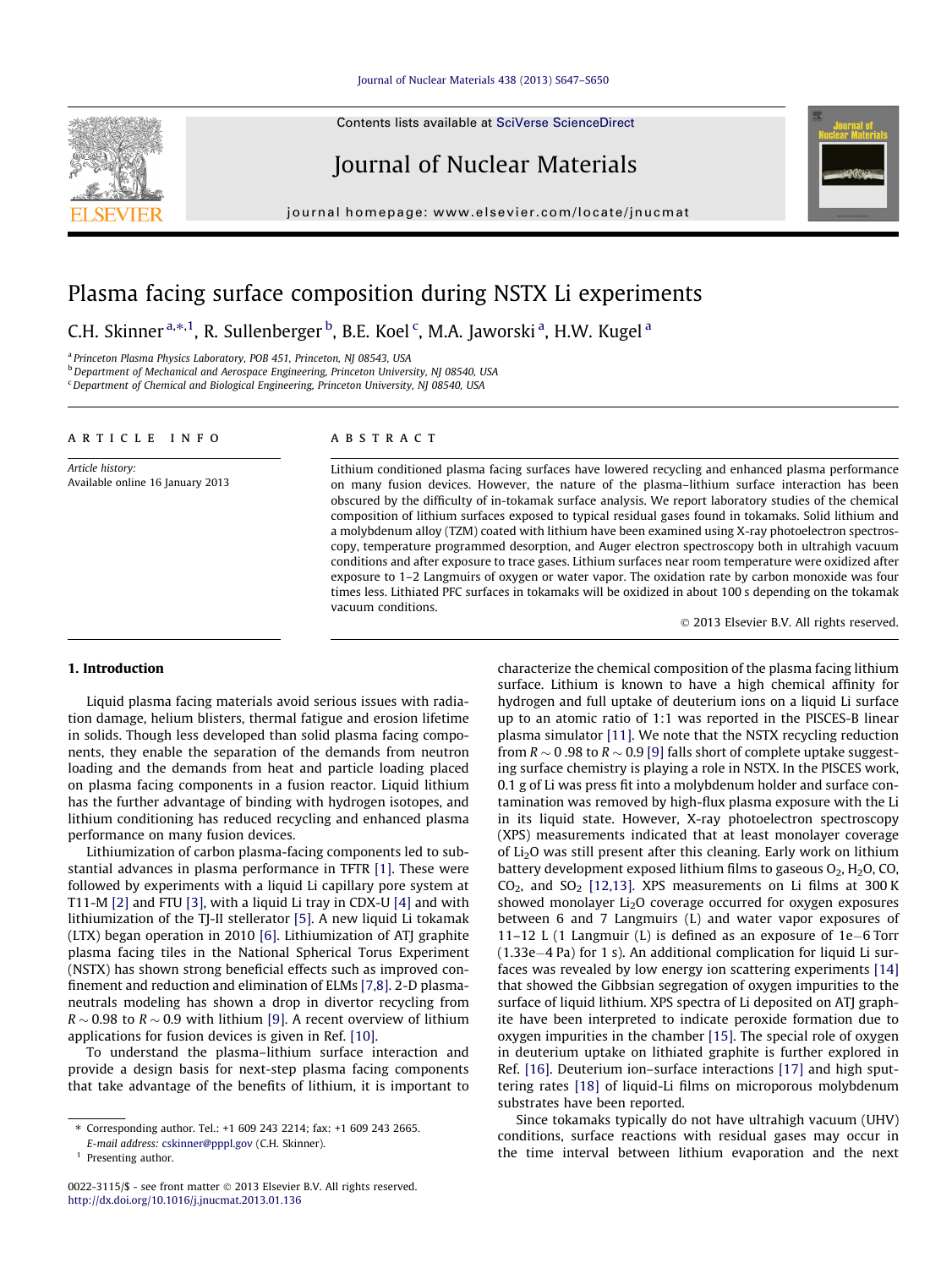discharge. Recently surface analysis stations have been developed for ex vessel but in vacuo surface analysis of samples withdrawn after tokamak exposure [\[19,20\]](#page-3-0). However, much of the relevant surface chemistry is accessible in laboratory investigations using sophisticated surface analysis instruments that are difficult to implement inside a tokamak vacuum vessel.

We report high-resolution X-ray photoelectron spectroscopy (HR-XPS), Auger electron spectroscopy (AES), and temperature programmed desorption (TPD) investigations of the oxidation of lithium surfaces by gases typically found in a tokamak residual vacuum such as water and carbon monoxide as well as oxygen and air and compare the oxidation rate to the kinetics of gases impinging on the surface. A more extensive account of this work is in Ref. [\[21\].](#page-3-0)

#### 2. High resolution X-ray photoelectron spectroscopy

High-resolution XPS (HR-XPS) measurements were performed with a Scienta ESCA-300 system [\[22\]](#page-3-0) with a 7.5 kW rotating anode monochromatic Al K $\alpha$  X-ray source. A small (<5 g) piece of lithium was cut from 99.9% purity lithium rod [\[23\]](#page-3-0) and compressed between two aluminum plates to create a sample approximately 10-mm diameter and 1-mm thick. This was transferred into a nitrogen-filled glove bag attached to the ESCA-300 sample preparation chamber and a metal scraper was used to clean the surface. After sufficient scraping, the appearance of the lithium changed from white to shiny, indicating most of the oxide had been removed. The sample was then promptly loaded into the ESCA-300.

The lithium sample holder was allowed to degas for a day until UHV conditions were recovered (3e-9 Torr;  $4.0e-7$  Pa) and then a tungsten carbide-tipped scraper was used to further clean the lithium surface while monitoring the XPS spectrum. An XPS survey scan (0–800 eV) of a typical freshly-scraped lithium surface revealed O 1s (532 eV binding energy (BE)) and Li 1s (54.8 eV BE) photoelectron peaks with a small peak due to C 1s (285 eV BE). The scraping was repeated after each oxidation experiment and the surface was considered clean when analysis using CasaXPS software [\[24\]](#page-3-0) showed an atomic concentration of >95% lithium (the remainder on average was 4% O and 1% C). For each oxidation experiment the chamber was backfilled with oxygen  $(O_2)$ , air, water vapor (H2O) or carbon monoxide (CO) to  ${\sim}7.0$ e–8 $\,$ Torr  $(9.3e-6$  Pa) and the sample was exposed to the gas for a variable time interval (15–9500 s) after which the chamber was pumped out and XPS spectra recorded in the Li 1s, O 1s and C 1s energy regions. The sample temperature was  ${\sim}300\,\text{K}$  for all experiments. The gas exposure process was continued until the 54.8 eV metallic lithium peak was less than 10% of its original area. The XPS spectra for increasing  $H_2O$  exposures are shown in Fig. 1. The increase in the oxide concentration was calculated from the area under the Li–O 56.6 eV XPS peak for all gases and is shown in Fig. 2. XPS is considered to sample the surface composition down to a depth of three times the inelastic mean free path (imfp,  $\lambda$ ) for electron scattering at the kinetic energy (KE) of the photoelectron line used. The value of  $\lambda$  for Li 1s photoelectrons (1431 eV KE) in Li<sub>2</sub>O is 3.47 nm [\[25\]](#page-3-0). We observed that the lithium surface was oxidized to this depth after 20 L exposure to water vapor or oxygen. Carbon monoxide and air were about six times less reactive.

The fraction of the bulk lithium oxide Li 1s photoelectron signal that can be attributed to the top monolayer (ML) at the surface of lithium oxide can be calculated to be 6.6% by using the ratio of the thickness of a Li<sub>2</sub>O monolayer, 0.231 nm, to the value of  $\lambda$ , 3.47 nm, for Li 1s photoelectrons at (1431 eV KE) in Li<sub>2</sub>O using the formula of Argile [\[26\].](#page-3-0) Including a small contribution from residual gas exposure during the pressure ramp-up and XPS scans, the water vapor exposure for oxidation of the top monolayer was estimated



Fig. 1. HR-XPS spectra in the Li 1s region showing the transformation of lithium to lithium-oxide after exposure to water vapor at  $6.2e-8$  Torr.



Fig. 2. Oxidation uptake plots using the area of the Li-oxide 56.6 eV BE HR-XPS peak to follow the growth of Li-oxide with increasing exposure to several gases. Exposures were corrected for ion gauge sensitivity. The lines are a visual aid.

to be 1.3 L. This is similar to the value of 1.35 L calculated from kinetic theory  $[27]$  for a smooth lithium surface oxidized to  $Li<sub>2</sub>O$  by impinging water molecules with unity sticking coefficient.

#### 3. Auger electron spectroscopy

Auger electron spectroscopy (AES) measurements were performed with a versatile UHV system containing several complementary surface analysis probes [\[28\]](#page-3-0). In AES, core electrons are ejected by an incident electron beam and the core hole is filled by a two-electron non-radiative relaxation process (Auger process) in which an (Auger) electron is ejected with the kinetic energy required to conserve energy. For Auger processes involving core holes, Auger kinetic energies uniquely identify the atom and the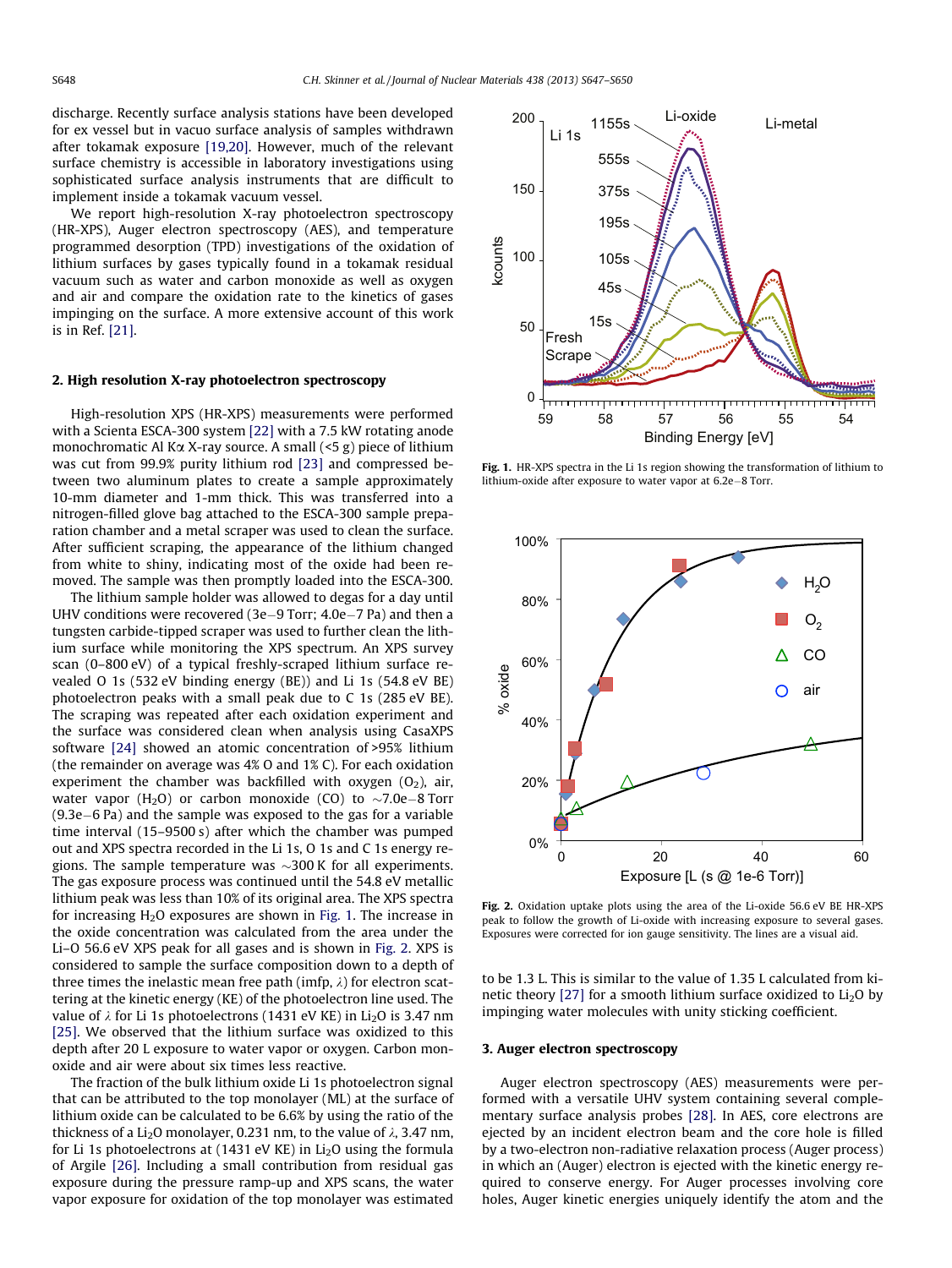<span id="page-2-0"></span>

Fig. 3. TPD spectra of lithium (7 amu) desorption from films of increasing amount on a TZM substrate. TPD peak (1) at 1040 K is characteristic of strong Li–TZM interactions. The TPD trace (labeled 6) first showed a peak at 560 K that is attributed to multilayer lithium desorption.

analysis of Auger electrons at energies below 1 keV provides surface sensitivity. The Auger electron spectrum typically has small peaks on a large background and so the signal is differentiated to make it easier to analyze.

Lithium coatings on a polycrystalline TZM substrate (TZM is an alloy composed of 99% Mo, 0.5% Ti and 0.08% Zr) were used for these AES studies since this material is being considered for NSTX-U. The sample was prepared initially by polishing with silicon carbide paper (800 grit) followed by an acetone wipe. Gross surface contamination was removed in the analysis chamber by  $Ar<sup>+</sup>$  ion sputtering and resistively heating the sample to 1650 K. This removed all the oxygen and reduced the amount of carbon signal to 30 at%, the balance being 65 at% Mo and 5 at% Ti. Oxygen treatments could remove all of the carbon, but upon heating to remove oxygen, carbon always reappeared, and so we utilized the carbon-contaminated surface for these experiments. Some carbon contamination is considered tokamak relevant, as carbon is a common impurity in tokamaks.

A SAES Getters alkali metal dispenser (AMD) [\[29\]](#page-3-0) was used to deposit a controlled amount of pure lithium onto the TZM surface. The AMD was powered for 1 min with a fixed current to reach a steady evaporation rate, then the TZM sample was lowered to be 1 cm in front of the AMD for a set time interval, after which the electrical current was switched off. The amount of deposited lithium was calibrated by temperature programmed desorption (TPD) using a 10 K/s linear temperature ramp up to 1200 K. Lithium (7 amu) desorption was tracked during heating with a quadrupole mass spectrometer with the ionizer in direct line-of-sight with the sample and is shown in Fig. 3. After each TPD scan, an increasing dose of lithium was reapplied by increasing the dosing time at a constant Li flux. The smallest lithium dose, at a current of 5.04 A for 30 s, produced a TPD peak at 1040 K characteristic of strong Li–TZM interactions (curve 1 in Fig. 3). A second peak appeared at 750 K with increasing Li dose. When the Li dispenser was operated at 5.04 A for 180 s, a third peak appeared near 560 K (curve 6 in Fig. 3). This peak corresponds to a desorption activation energy of 1.5 eV, close to the cohesive energy (1.69 eV) of metallic lithium [\[30\]](#page-3-0) and is attributed to desorption from a lithium multilayer. The threshold lithium dose resulting in the appearance of this peak is defined as that required for producing a single monolayer of lithium. Using this value we calculate that the Li flux in these experiments was 0.0056 ML/s. A similar TPD pattern was found for lithium desorbing from a Ni(11 0) surface [\[31\]](#page-3-0).

AES was performed with a PHI 15-225G cylindrical mirror electron analyzer (CMA) with a 3 kV, 5.2  $\mu$ A incident electron beam in a UHV chamber  $[28]$  with a base pressure of  $5e-10$  Torr  $(6.7e-8$  Pa). We utilized control software to do time-resolved AES measurements in which a new AES spectrum was acquired every 3.6 s during the oxidation process. A lithium film was deposited on a TZM substrate at 350 K by operating the AMD at 5.18 A for 300 s. This produced a TPD curve with 6.8 times the area of a TPD curve with the 560 K peak (curve (6) in Fig. 3) and hence corresponds to a lithium deposition of 6.8 monolayers. An initial AES scan verified that the surface oxygen concentration was less than 2% and then the chamber was backfilled to  $1e-8$  Torr (1.33e-6 Pa) with  $O<sub>2</sub>$ , CO, or H<sub>2</sub>O. The oxygen uptake was measured dynamically by repeated AES scans every 3.6 s over the O(KVV) region (480– 530 eV) up to an exposure of 12 L. A control experiment was performed to verify that there was no influence by the incident electron beam. Fig. 4 illustrates the results for oxygen exposure.

The experiment was repeated for water vapor and carbon monoxide and the combined results are shown in [Fig. 5.](#page-3-0) It can be seen that saturation in the O(KVV) signal occurred near 5 L for  $O_2$  and H<sub>2</sub>O. The AES probing depth is given by three times the *imfp* ( $\lambda$ ), where  $\lambda$  is 1.62 nm for the 513 eV KE O(KVV) electron [\[25\],](#page-3-0) times the cosine of the electron take-off angle of  $42.5^{\circ}$  (in these experiments). This depth is 3.6 nm, so AES probes the complete 1.6 nm thickness of the  $Li<sub>2</sub>O$  film assuming a uniform coating. The metallic Li(KVV) AES peak disappeared during the gas exposures used showing that the whole film is oxidized. From the data in [Fig. 5](#page-3-0) we calculate that oxidation to produce one monolayer of  $Li<sub>2</sub>O$ occurs after an exposure of  ${\sim}1$  L of H<sub>2</sub>O or O<sub>2</sub>, which is a result similar to that from the XPS data for a solid Li sample. This value



Fig. 4. Oxidation uptake plot showing repeated scans over the O(KVV) AES energy region (480–530 eV KE) for TZM coated with a 6.8 ML Li film during exposure to oxygen starting at the time denoted by the arrow. The oxygen near surface concentration is proportional to the peak-to-peak height of the differentiated AES signal.